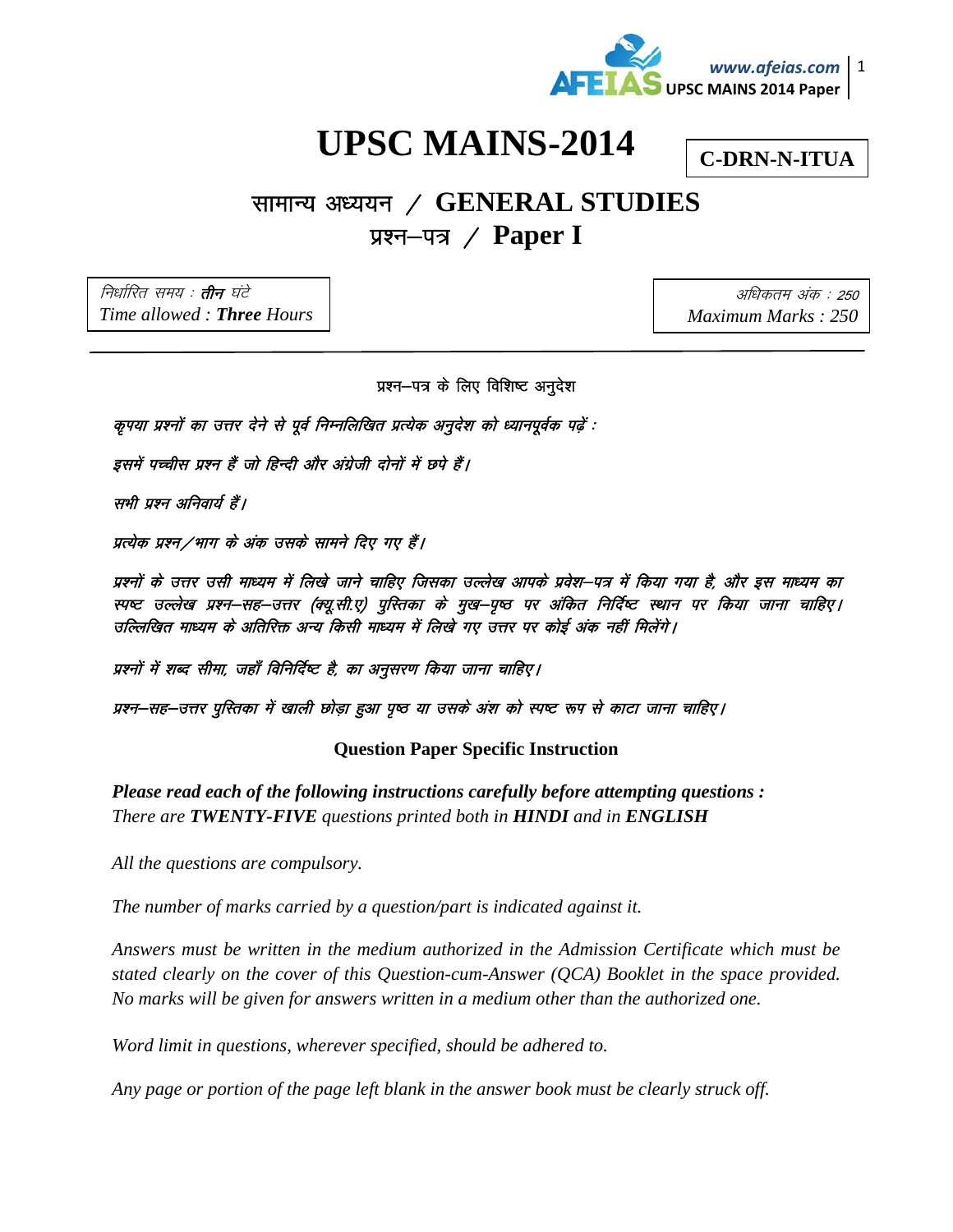

सभी प्रश्नों के उत्तर दीजिए जो प्रत्येक 150 शब्दों से अधिक नहीं होने चाहिए। उत्तर की अन्तर्वस्तू उसकी लम्बाई से अधिक महत्त्वपूर्ण है। सभी प्रश्नों के समान अंक हैं।

*Answer the questions in NOT MORE THAN 150 words each. Contents of the answer is more important than its length. All questions carry equal marks. 10×25=250* 

 $Q1$ . सिंधू घाटी सभ्यता की नगरीय आयोजन और संस्कृति ने किस सीमा तक वर्तमान युगीन नगरीकरण को निवेश (इनपट) प्रदान किए हैं ? चर्चा कीजिए।

To what extent has the urban planning and culture of the Indus Valley Civilization provided inputs to the present day urbanization? Discuss. *10* 

 $Q2.$  गांधार मूर्तिकला रोमनिवासियों की उतनी ही ऋणी थी जितनी कि वह यूनानियों की थी। स्पष्ट कीजिए।

Gandhara sculpture owed as much to the Romans as to the Greeks. Explain. *10* 

 $Q3$ . तक्षशिला विश्वविद्यालय विश्व के प्राचीनतम विश्वविद्यालयों में से एक था जिसके साथ विभिन्न शिक्षण–विषयों (डिसिप्लिन्स) के अनेक विख्यात विद्वानी व्यतिव सम्बन्धित थे। उसकी रणनीतिक अवस्थिति के कारण उसकी कीर्ति फैली, लेकिन नालन्दा के विपरीत, उसे आधुनिक अभिप्राय में विश्वविद्यालय नहीं समझा जाता। चर्चा कीजिए।

Taxila university was one of the oldest universities of the world with which were associated a number of renowned learned personalities of different disciplines. Its strategic location caused its fame to flourish, but unlike Nalanda, it is not considered as a university in the modern sense. Discuss. *10* 

Q4. पानीपत का तीसरा युद्ध 1761 में लड़ा गया था। क्या कारण हैं कि इतनी अधिक साम्राज्य-प्रकंपी लड़ाइयाँ पानीपत में लड़ी गई थीं ?

The third battle of Panipat was fought in 1761. Why were so many empire-shaking battles fought at Panipat ? *10* 

 $Q5.$  सूफ़ी और मध्यकालीन रहस्यवादी सिद्ध पुरुष (संत) हिन्दू / मुसलमान समाजों के धार्मिक विचारों और रीतियों को या उनकी बाह्य संरचना को पर्याप्त सीमा तक रूपांतरित करने में विफल रहे। टिप्पणी कीजिए।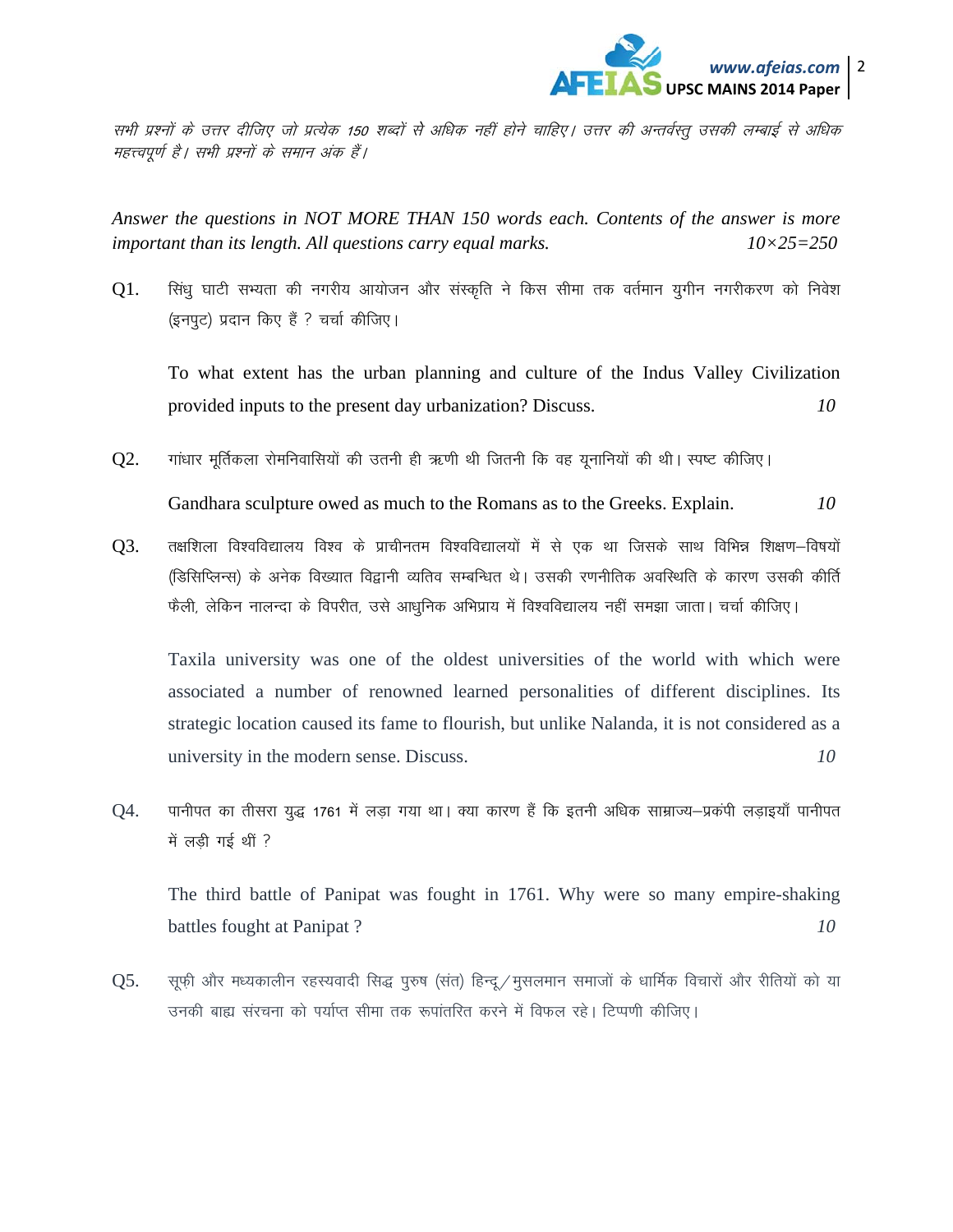

Sufis and medieval mystic saints failed to modify either the religious ideas and practices or the outward structure of Hindu / Muslim societies to any appreciable extent. Comment. 10

भारत में अठारहवीं शताब्दी के मध्य से स्वतंत्रता तक अंग्रेजों की आर्थिक नीतियों के विभिन्न पक्षों का Q6. समालोचनात्मक परीक्षण कीजिए।

Examine critically the various facets of economic policies of the British in India from 10 mid-eighteenth century till independence.

Q7. किन प्रकारों से नौसैनिक विद्रोह भारत में अंग्रेजों की औपनिवेशिक महत्त्वाकांक्षाओं की शव—पेटिका में लगी अंतिम कील साबित हुआ था ?

In what ways did the naval mutiny prove to be the last nail in the coffin of British colonial aspirations in India? 10

O8. विश्व में घटित कौन–सी मुख्य राजनीतिक, आर्थिक और सामाजिक गतिविधियों ने भारत में उपनिवेश–विरोधी (ऐंटी-कॉलोनियल) संघर्ष को प्रेरित किया ?

What were the major political, economic and social developments in the world which motivated the anti-colonial struggle in India?  $10<sup>10</sup>$ 

Q9. 1956 में स्वेज संकट को पैदा करने वाली घटनाएँ क्या थीं ? उसने एक विश्व शक्ति के रूप में ब्रिटेन की आत्म–छवि पर किस प्रकार अंतिम प्रहार किया ?

What were the events that led to the Suez Crisis in 1956? How did it deal a final blow to Britain's self-image as a world power?  $10<sup>°</sup>$ 

 $Q10$ . लेनिन की नव आर्थिक नीति – 1921 ने स्वतंत्रता के शीघ्र पश्चात् भारत द्वारा अपनाई गई नीतियों को प्रभावित किया था। मुल्यांकन कीजिए।

The New Economic Policy  $-1921$  of Lenin had influenced the policies adopted by India soon after independence. Evaluate.  $10<sup>°</sup>$ 

Q11. भारत में एक मध्यम–वर्गीय कामकाजी महिला की अवस्थिति को पितृतंत्र (पेट्रिआर्की) किस प्रकार प्रभावित करता है?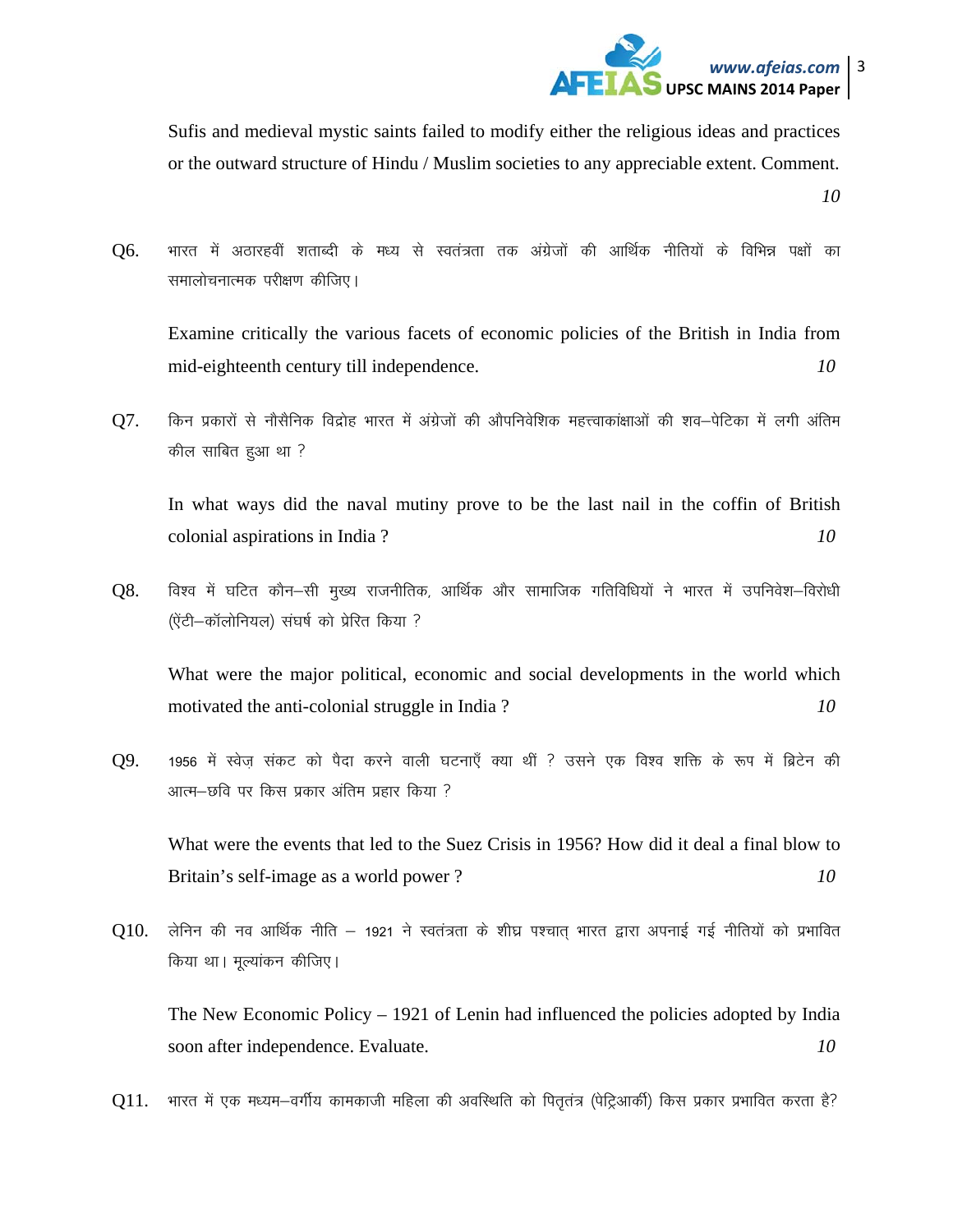

How does patriarchy impact the position of a middle class working woman in India ? *10* 

 $012.$  क्या कारण है कि भारत के कुछ अत्यधिक समुद्ध प्रदेशों में महिलाओं के लिए प्रतिकल स्त्री-पुरुष अनुपात है? अपने तर्क पेश कीजिए।

 Why do some of the most prosperous regions of India have an adverse sex ratio for woman ? Give your arguments. *10* 

- Q13. संयुक्त परिवार का जीवन चक्र सामाजिक मूल्यों के बजाय आर्थिक कारकों पर निर्भर करता है। चर्चा कीजिए। The life cycle of a joint family depends on economic factors rather than social values. Discuss. *10*
- $Q14$ . ऐसे विभिन्न आर्थिक और सामाजिक–सांस्कृतिक बलों पर चर्चा कीजिए, जो भारत में कृषि के बढ़ते हुए महिलाकरण को प्रेरित कर रहे हैं।

 Discuss the various economic and socio-cultural forces that are driving increasing feminization of agriculture in India. *10* 

 $015.$  धर्मनिरपेक्षता पर भारतीय वाद–विवाद, पश्चिम में वाद–विवादों से किस प्रकार भिन्न हैं ?

How do the Indian debates on secularism differ from the debates in the West ? *10* 

 $Q16$ . असामान्य जलवायवी घटनाओं में से अधिकांश एल-नीनो प्रभाव के परिणाम के तौर पर स्पष्ट की जाती हैं। क्या आप सहमत है ?

Most of the unusual climatic happenings are explained as an outcome of the El-Nino effect. Do you agree? *10* 

 $Q17.$  क्या कारण है कि संसार का वलित पर्वत (फोल्डेड माउन्टेन) तंत्र महाद्वीपों के सीमांतों के साथ-साथ अवस्थित है ? वलित पर्वतों के वैश्विक वितरण और भूकंपों एवं ज्वालामुखियों के बीच साहचर्य को उजागर कीजिए।

Why are the world's fold mountain systems located along the margins of continents? Bring out the association between the global distribution of Fold Mountains and the earthquakes and volcanoes. *10* 

 $Q18.$  इंडोनेशियाई और फिलिपीनी ट्वीपसमूहों में हजारों ट्वीपों के विरचर की व्याख्या कीजिए।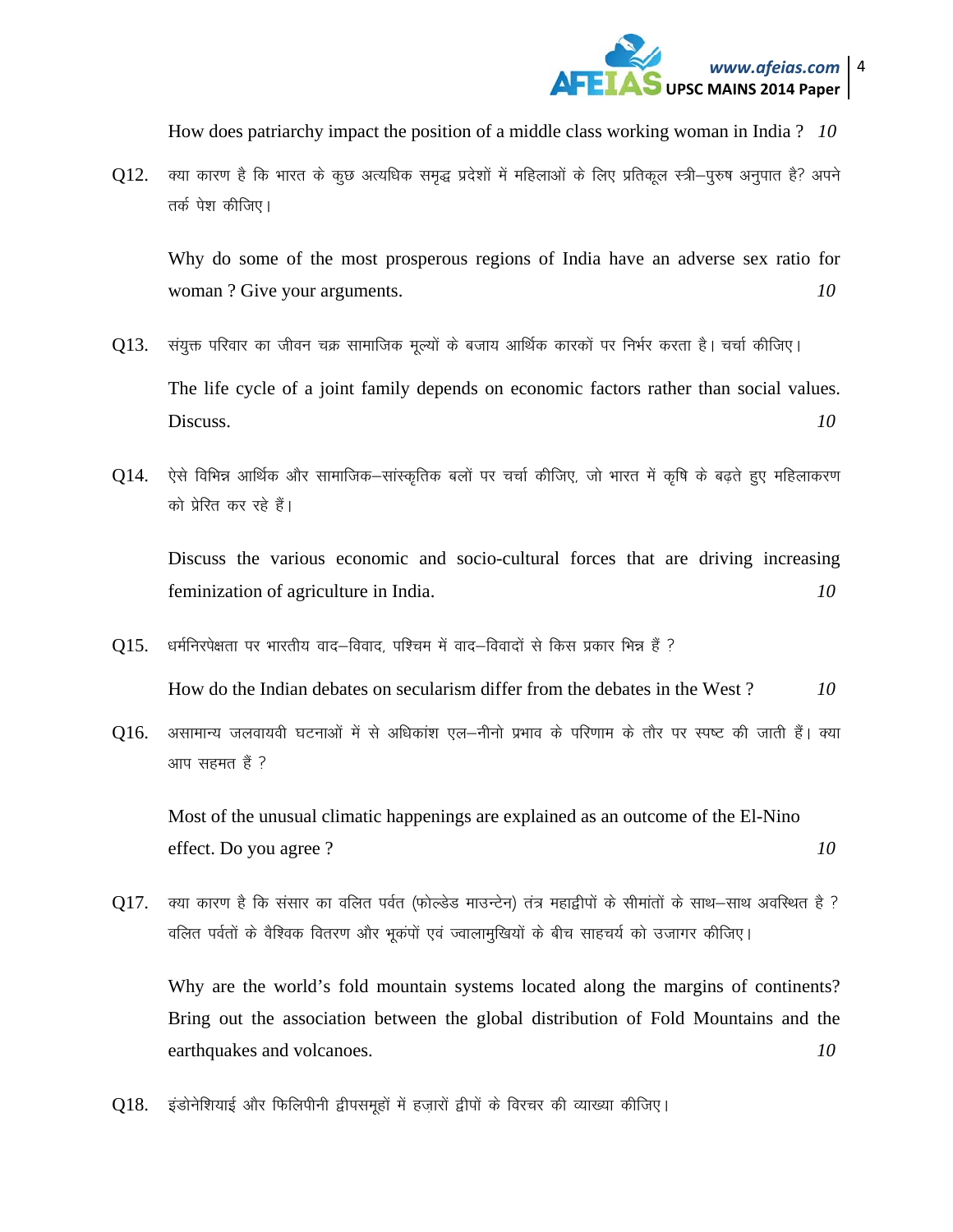

Explain the formation of thousands of islands in Indonesian and Philippines archipelagos. *10* 

 $Q19$ . उष्णकटिबंधीय चक्रवात अधिकांशतः दक्षिणी चीन सागर, बंगाल की खाड़ी और मैक्सिको की खाड़ी तक ही परिसीमित रहते हैं। ऐसा क्यों है ?

Tropical cyclones are largely confined to South China Sea, Bay of Bengal and Gulf of Mexico. Why? *10* 

 $Q20$ . भारतीय उप-महाद्वीप में घटती हुई हिमालयी हिमनदियों (ग्लेसियर्स) और जलवायु परिवर्तन के लक्षणों के बीच सम्बन्ध उजागर कीजिए।

Bring out the relationship between the shrinking Himalayan glaciers and the symptoms of climate change in the Indian sub-continent. *10* 

 $O21.$  जबकि अंग्रेज बागान–मालिकों ने असम से हिमाचल प्रदेश तक शिवालिक पर्वतमाला और निम्न हिमालय के साथ-साथ चाय बागान विकसित किए थे, परिणाम में वे दार्जिलिंग क्षेत्र से बाहर सफल नहीं हुए। स्पष्ट कीजिए।

Whereas the British planters had developed tea gardens all along the Shivaliks and Lesser Himalayas from Assam to Himachal Pradesh, in effect they did not succeed beyond the Darjeeling area. Explain. *10* 

 $Q22$ . क्या कारण है कि भारत में हरित क्रांति पूर्वी प्रदेश में उर्वरक मृदा और जल की बढ़िया उपलब्धता के बावजूद, असलियत में उससे बच कर आगे निकल गई ?

Why did the Green Revolution in India virtually by-pass the eastern region despite fertile soil and good availability of water ? *10* 

- $Q23$ . विश्व में लौह एवं इस्पात उद्योग के स्थानिक प्रतिरूप में परिवर्तन का विवरण दीजिए। Account for the change in the spatial pattern of the Iron and Steel industry in the world. *10*
- $Q24$ . विश्व के संसाधन संकट से निपटने के लिए महासागरों के विभिन्न संसाधनों, जिनका उपयोग किया जा सकता है, का आलोचनात्मक मूल्यांकन कीजिए।